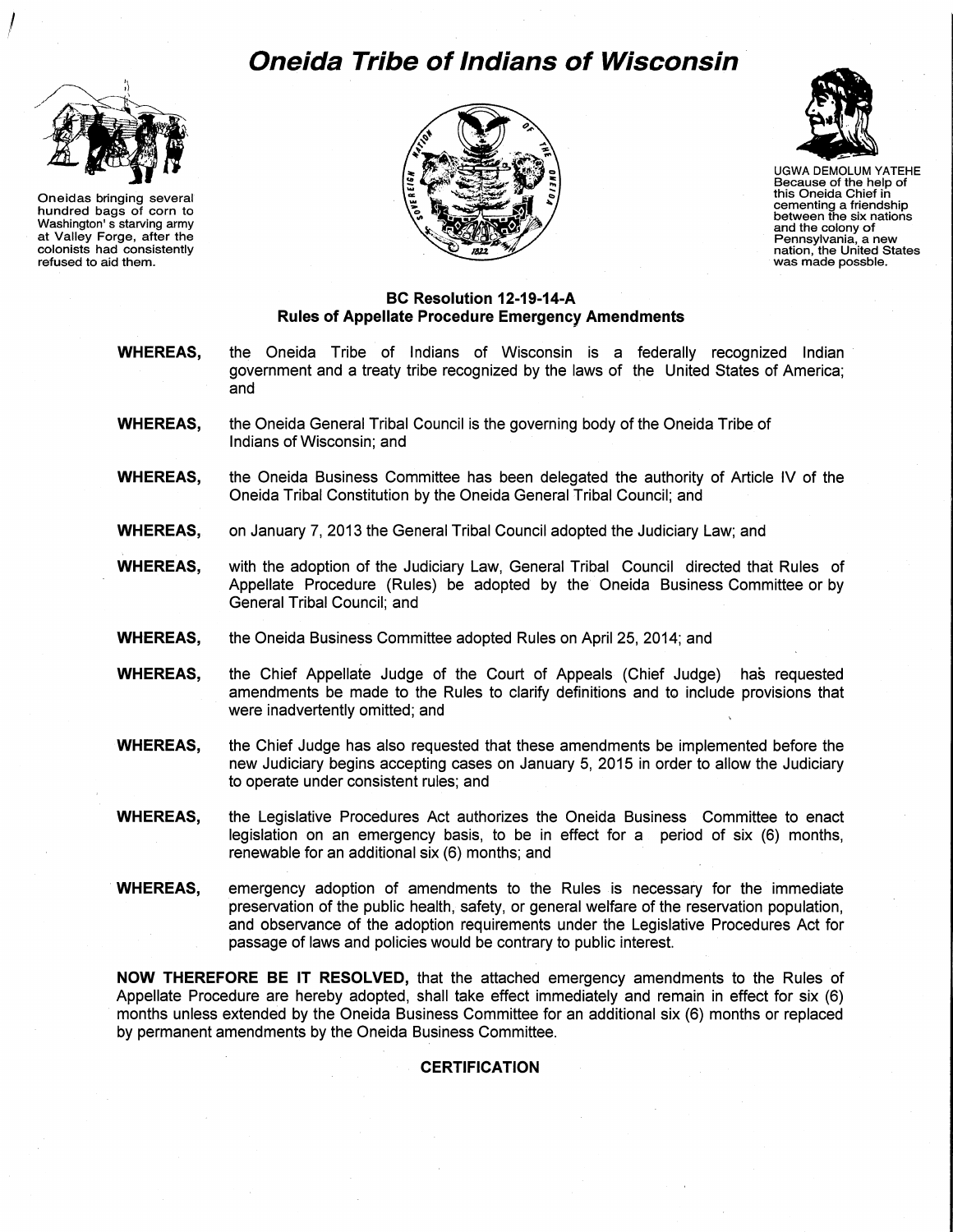BC Resolution 12-19-14-A Rules of Appellate Procedure Emergency Amendments Page 2 of 2

I, the undersigned, as Secretary of the Oneida Business Committee, hereby certify that the Oneida Business Committee is composed of 9 members of whom 5 members constitute a quorum; 6 members were present at a meeting duly called, noticed and held on the 19<sup>th</sup> day of December, 2014; that the forgoing resolution was duly adopted at such meeting by a vote of 5 members for, 0 members against,

and 0 members not voting; and that said resolution has not been rescinded or amended in any way.<br>
Lisa Summers, Tribal Secretary<br>
Cheida Business Committee

Oneida Business Committee

\*According to the By-Laws, Article I, Section 1, the Chair votes "only in the case of a tie."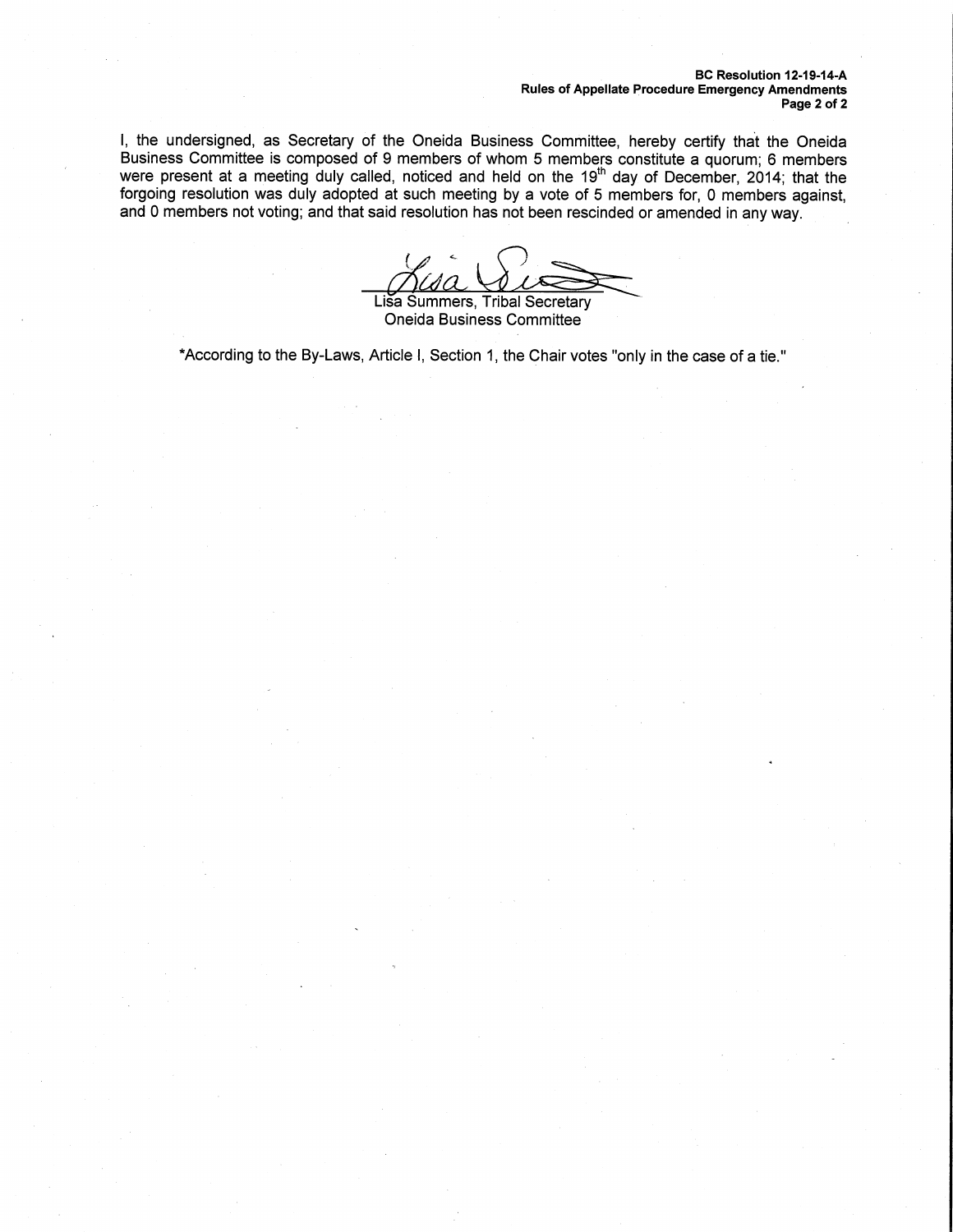#### **Chapter 154 Rules of Appellate Procedure**

| 154.1. Purpose and Policy                    |                | 154.10. Motions                    |
|----------------------------------------------|----------------|------------------------------------|
| 154.2. Adoption, Amendment, Repeal           | 154.11. Briefs |                                    |
| 154.3. Definitions                           |                | 154.12. Oral Argument              |
| 154.4. General Provisions                    |                | 154.13. Entry and Form of Judgment |
| 154.5. Initiating the Appeal                 |                | 154.14. Interest of Judgments      |
| 154.6. Appeal by Permission                  |                | 154.15. Penalties                  |
| 154.7. Joint, Consolidated and Cross Appeals |                | 154.16. Substitution of Parties    |
| 154.8. Service, Filing and Certification     | 154.17. Costs  |                                    |
| 154.0 Time Computation                       |                |                                    |

#### 154.1. Purpose and Policy

154.1-1. *Purpose*. The purpose of this Law is to govern the procedure in all actions and proceedings in the divisions that make up the Court of Appeals within the Judiciary that fall under the jurisdiction of the Tribe.

154.1-2. *Policy*. It is the policy of the Tribe that these rules are to be liberally construed to ensure a speedy, fair, and inexpensive determination of every appeal.

#### 154.2. Adoption, Amendment, Repeal

154.2-1. This Law was adopted by the Oneida Business Committee by resolution BC-04-25-14-B and amended by resolution BC-12-19-14-A.

154.2-2. This Law may be amended or repealed pursuant to the procedures set out in the Oneida Legislative Procedures Act by the Oneida Business Committee or the Oneida General Tribal Council

 $154.2 - 3.$ Should a provision of this Law or the application thereof to any person or circumstances be held as invalid, such invalidity shall not affect other provisions of this Law which are considered to have legal force without the invalid portions.

154.2-4. In the event of a conflict between a provision of this Law and a provision of another law, the provisions of this Law shall control.

154.2-5. This Law is adopted under authority of the Constitution of the Oneida Tribe of Indians of Wisconsin.

#### 154.3. Definitions

154.3-1. This section shall govern the definitions of words and phrases used within this Law. All words not defined herein shall be used in their ordinary and everyday sense:

(a) "Advocate" shall mean an Oneida non-attorney advocate as provided by law or other advocate who is presented to the court as the representative or advisor to a party.

(b) "Agent" shall mean a person authorized to act on behalf of another.

(c) "Amicus Curiae" shall mean (literally, friend of the court) a person who is not a party to a case, nor solicited by any of the parties, who files a brief to assist the Court by furnishing information or advice regarding questions of law or fact.

(d) "Answer" shall mean a written response in opposition to a brief or petition.

(e) "Appeal" shall mean a review in the Court of Appeals by appeal or writ of error authorized by law of a judgment or order of the Trial Court or original hearing body.

(f) "Appellant" shall mean a person who files a notice of appeal.

(g) "Attorney" shall mean a person who is admitted to practice law.

(h) "Brief" shall mean a written legal document which aids in the Court's decision by reciting the facts of the case, the arguments being raised on appeal, and the applicable  $law$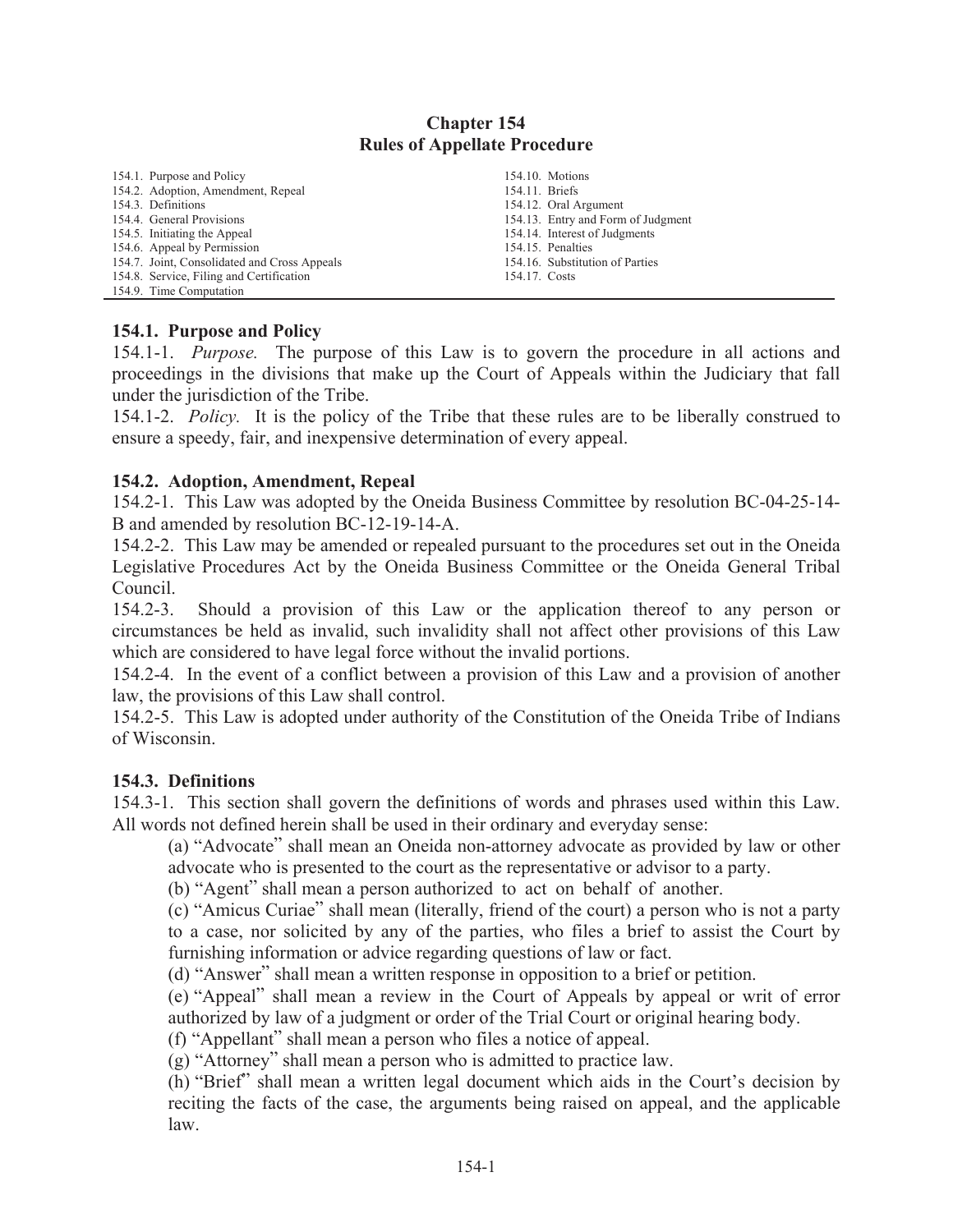(i) "Clerk" shall mean the Clerk of the Court of Appeals.

(i) "Court" shall mean the Court of Appeals of the Tribe.

(k) "Cross-Appeal" shall mean an appeal brought by the Respondent against the Appellant after the Appellant has already filed an appeal.

(1) "Days" shall mean calendar days, unless otherwise specifically stated.

(m) "Docketed" shall mean an appeal that has been filed and assigned a docket number.

(n) "Electronic" shall mean an electronic communication system, including, but is not limited to E-mail, used for filing papers with the Court or serving papers on any other party.

(o) "Initial Review" shall mean review of the Notice of Appeal to determine if the case is acceptable for appellate review.

(p) "Interlocutory" shall mean an order or appeal that occurs before the Trial Court or original hearing body issues a final ruling on a case.

(q) "Joinder" shall mean the joining together of several claims or several parties all in one (1) hearing, provided that the legal issues and the factual situation are the same for all Appellants and Respondents.

(r) "Judiciary" shall mean the Oneida Tribal Judicial System.

(s) "Original hearing body" shall mean the administrative agency decision-making panel which heard a contested case under the Administrative Procedures Act (or similar law) and from which appeal is permitted by law.

(t) "Petitioner" shall mean a person filing a petition.

(u) "Pro se" shall mean advocating on one's own behalf before the Court, rather than being represented by an attorney or advocate.

 $(v)$  "Record" shall mean all materials identified in 154.8-4(a) of these Rules.

(w) "Reply Brief" shall mean a brief of a party to a legal action in answer to points of law raised in an opponent's brief but not in his or her own.

(x) "Respondent" shall mean a person adverse to the Appellant.

(y) "Rules" shall mean these Rules of Appellate Procedure.

(z) "Stay" shall mean a suspension of a case or a suspension of a particular proceeding, including orders, within a case that prevents enforcement pending appeal or other circumstances.

(aa) "Trial Court" shall mean the Trial Court of the Tribe.

(bb) "Tribal" or "Tribe" shall mean the Oneida Tribe of Indians of Wisconsin.

(cc) "Tribal law" shall mean a code, act, statute, rule, regulation, policy or ordinance enacted by the Oneida General Tribal Council or the Oneida Business Committee.

# **154.4. General Provisions**

154.4-1. These Rules may be used in conjunction with the Rules of Civil Procedure. Matters and proceedings not specifically set forth herein shall be handled in accordance with reasonable justice, as determined by the Court. Where these Rules fail to address an issue, the Federal Rules of Appellate Procedure may be used as a guide, so long as those rules are not inconsistent with existing Oneida Rules of Procedure, Tribal laws, or the customs of the Tribe.

154.4-2. On its own or by a party's motion; the Court may, to expedite its decision or for other good cause, suspend any provision of these Rules in a particular case and order proceedings as it directs.

154.4-3. The Chief Judge of the Court shall, when hearing a case, have the authority to compel the production of documents where such is deemed necessary to rendition of the Court's opinion.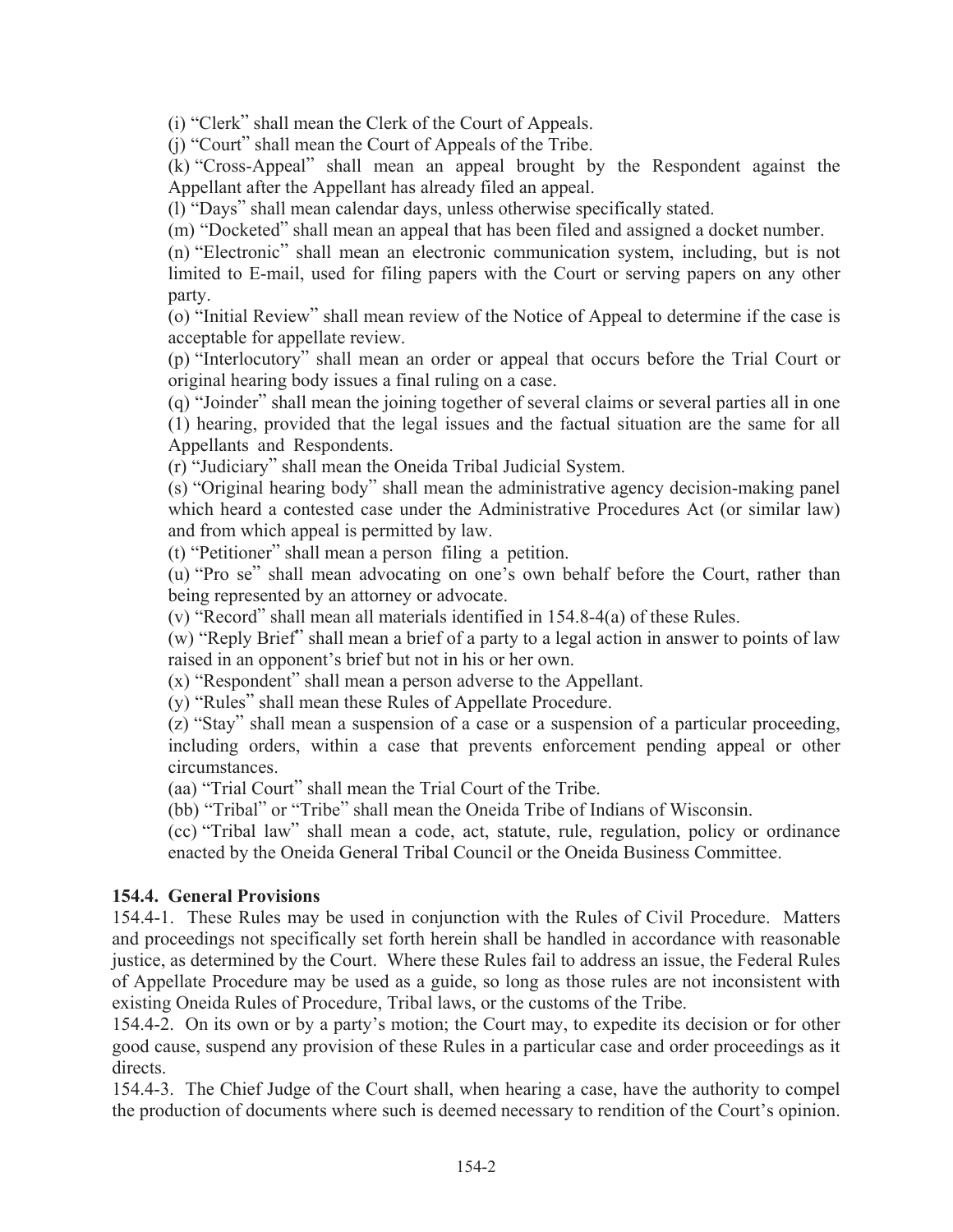There shall not be a new trial in the Court. The Court may review both the factual findings and conclusions of law of the Trial Court or original hearing body.

#### 154.5. Initiating the Appeal

154.5-1. Right of Appeal. Any party to a civil action, who is aggrieved by a final judgment or order of the Trial Court or original hearing body, may appeal to the Court of Appeals.

(a) In any case brought on appeal, the Appellant may petition the Court for an order staying the judgment or order. A stay shall be granted in all cases in which it is requested unless plain and obvious injustice would result from granting the stay. The Court may render a stay conditioned upon execution of a bond to guarantee performance of the judgment or order when deemed necessary.

(b) In the event the appeal or request for stay is denied, the Court shall state the reasons for the refusal within thirty (30) days of the receipt of the Notice of Appeal.

154.5-2. *Notice of Appeal.* Any party who is appealing shall appeal in the manner prescribed by this Rule

(a) Such party shall file with the Clerk a Notice of Appeal from such judgment or order, together with a filing fee, as set by the Court, within thirty (30) days after the day such judgment or order was rendered. A Notice of Appeal shall not be filed by electronic means.

(b) Within ten (10) days of the filing of the Notice of Appeal or the Perfected Notice of Appeal as provided under 154.5-3, three (3) Appellate Judges shall be assigned to perform an Initial Review of the Notice of Appeal.

(1) *Waiver of Fee.* The Chief Judge of the Court may waive the filing fee upon motion for a fee waiver by the Appellant where the Chief Judge of the Court is satisfied the Appellant lacks the means to pay the filing fee. The motion shall include an affidavit demonstrating inability to pay and shall accompany the Notice of Appeal.

(c) In addition to the Notice of Appeal and filing fee, the following information shall be provided upon the filing of the notice:

(1) A copy of the written decision of the Trial Court or original hearing body;

(2) A short statement explaining what relief is sought by the Appellant;

(3) A short statement explaining the legal grounds for seeking the appeal and justification for the relief requested;

(4) Name, address and phone numbers of all parties, including respondent; and

(5) Name, address and phone numbers of all party attorneys or advocates, if known.

(d) A cash deposit or bond in an amount equal to the amount of any judgment, plus costs assessed by the Trial Court or original hearing body, or a motion for waiver of this requirement, shall accompany the Notice of Appeal. The deposit/bond requirement may be waived only when, in the judgment of the Court, such deposit/bond is not in the interest of justice and such waiver does not unnecessarily harm the judgment holder. The motion for waiver of the deposit/bond requirement shall be requested with notice to all parties. If the motion for waiver is denied, the deposit/bond shall be submitted within ten (10) days of the denial. The appeal shall be dismissed if the deposit/bond is not paid or waived.

(1) *Exception*. The Tribe, or an officer or agency of the Tribe shall be exempt from the requirement of providing any cash deposit or bond. The exemption under this section shall be automatic and shall not require a motion or waiver.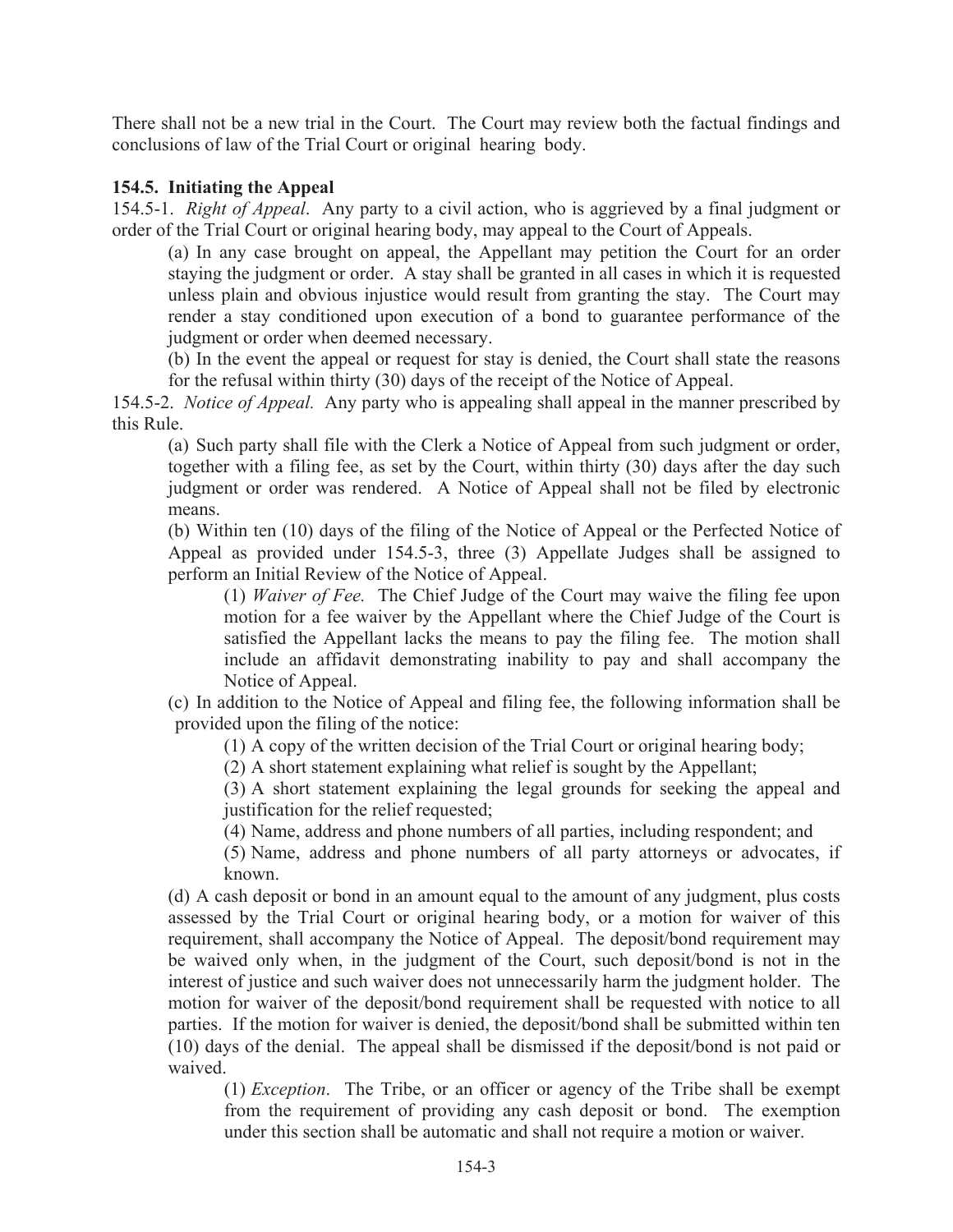(e) An appeal shall not be dismissed for informality of form or title of the notice of appeal, or for failure to name a party whose intent to appeal is otherwise clear from the notice.

154.5-3. Perfection of Notice. If the appellant fails to provide a completed Notice of Appeal Form, the filing fee or waiver form, or any required documents or materials, the Appellant shall be notified of any filing deficiencies by the Clerk within five (5) business days and shall have five (5) business days from receipt of this notice to perfect the filing. Failure to perfect the filing within five (5) business days may result in the non-acceptance of the appeal.

# 154.6. Appeal by Permission

154.6-1. Appeal by Permission. An appeal from an interlocutory order may be sought by filing a Petition for Permission to Appeal with the Clerk within ten (10) business days after the entry of such order with proof of service on all other parties to the action. Within ten (10) business days after service of the petition, an adverse party may file an Answer in opposition. A decision shall be issued in a reasonable time, but no longer than thirty (30) days from the first deliberation unless good cause to extend the deadline is found by the Court. This extension shall be in writing. The petition shall contain:

(a) a statement of the facts necessary to develop an understanding of the question of law determined by the order of the Trial Court or original hearing body; and

(b) a statement of the question itself; and

(c) a statement of the reasons why substantial basis exists for a difference of opinion on the question; and

(d) the relief sought; and

(e) why an immediate appeal may:

(1) materially advance the termination of the litigation;

(2) protect the petitioner from substantial or irreparable injury; or

(3) clarify an issue of general importance in the administration of justice; and

(f) The petition shall include or have a copy of the order of the Trial Court or original hearing body attached thereto.

# 154.7. Joint, Consolidated and Cross Appeals

154.7-1. Joint or Consolidated Appeals. When two (2) or more parties are entitled to appeal from a Trial Court or original hearing body judgment or order, and their interests make joinder practicable, the parties may file a joint notice of appeal. The parties may then proceed on appeal as a single Appellant.

(a) When the parties have filed separate timely notices of appeal, the appeals may be joined or consolidated by the Court.

(b) If the persons do not file a joint appeal or elect to proceed as a single Appellant, or if their interests are such as to make joinder impractical, the person shall proceed as Appellant and co-Appellant, with each co-Appellant to have the same procedural rights and obligations as the Appellant. The Appellant shall be the person who filed first.

154.7-2. Cross Appeal. A Respondent who seeks modification of the judgment or order appealed from or of another judgment or order entered in the same action or proceeding shall file a notice of cross-appeal within the time established for the filing of a notice of appeal or ten (10) business days after the receipt of the notice of appeal, whichever is later. The Respondent shall be listed as the cross-Appellant. A cross-Appellant has the same rights and obligations as an Appellant under these Rules.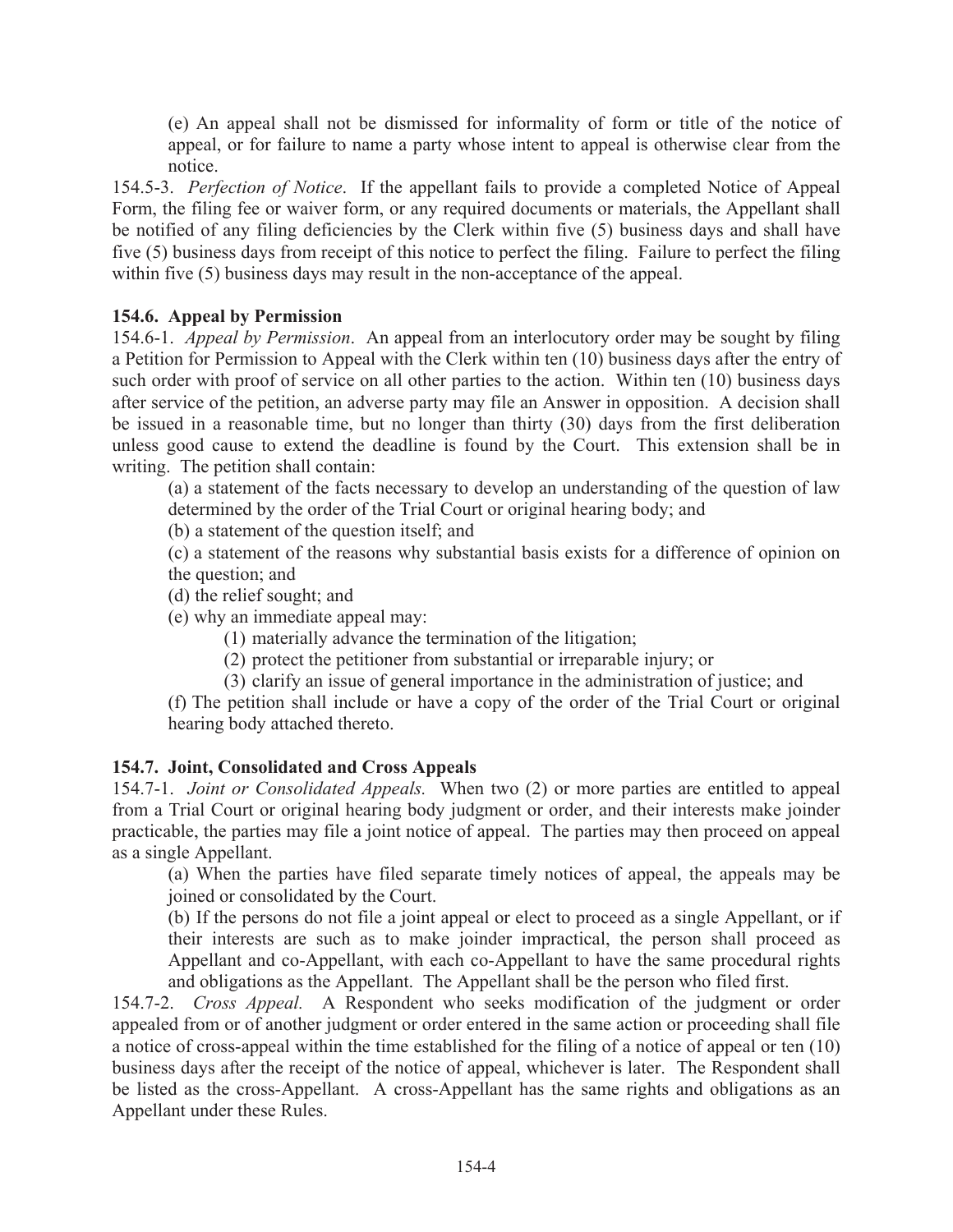#### 154.8. Service, Filing and Certification

154.8-1. A paper required or permitted to be filed in the Court shall be filed with the Clerk. The filing party shall supply the Clerk with the original papers and three (3) copies. The filing party shall also provide one (1) copy of the papers for each opposing party or party's attorney or advocate. Filing shall be complete by the close of business on the day which the filing is due. The following methods of filing shall be used, in order of preference:

(a) In Person: A party to a pending case, or the party's attorney, advocate or authorized Agent may file papers in person before the Clerk.

(b) *Electronic*: A party to a pending case may file papers electronically to the electronic address, designated for such filings, of the Clerk. A paper filed by electronic means shall constitute a written paper for the purpose of applying these Rules. Upon receipt by the Clerk, any paper filed electronically shall be deemed filed, signed and verified by the filing party.

(c) By Mail: A party to a pending case may file papers by U.S. or private mail with the ability to track the delivery, with cover documents to be addressed to the Clerk. Filing shall not be completed upon mailing, but only upon receipt.

(1) Filing of papers is also permitted through the Tribal certified interoffice mail system.

154.8-2. Proof of Service. Upon demand by a party or the Appellate Clerk, a party filing documents shall provide one (1) of the following:

(a) Proof of delivery of the filing in question;

(b) an acknowledgment of service by the person served; or

- (c) proof of service consisting of a statent by the person who made service certifying:
	- (1) the date and manner of service;
	- (2) the names of the persons served:

(3) the mail or electronic addresses, facsimile numbers of the persons served, or the addresses of the places of delivery, as appropriate for the manner of service; and

(4) if served electronically, a writing by the person being served consenting to service by electronic means.

154.8-3. Service of All Papers Required. A party shall, at or before the time of filing a paper, serve a copy on all other parties to the appeal. Any party may be served by electronic means, if such party consents in writing to service by electronic means. Service on a party represented by an attorney or advocate shall be made on the party's attorney or advocate.

154.8-4. Certification of the Record. Upon acceptance of the Appeal, the Clerk shall, notify the Trial Court clerk or original hearing body that an appeal has been filed and request, the Trial Court clerk or original hearing body to prepare, and file with the Appellate Court all papers comprising the record of the case appealed within thirty (30) days. Upon Certification of the Record by the Clerk it shall be served on all parties as provided for in 154.8-3. The time for filing and certifying the record may be extended for good cause by the Chief Judge of the Court upon a written request from the Trial Court clerk or original hearing body.

(a) The record of the case shall consist of all papers filed with the Trial Court or original hearing body, exhibits, a transcript or audio recording of the proceedings, and the final decision of the Trial Court or original hearing body.

#### 154.9. Time Computation

154.9-1. Deadline Computation. Time lines are determined by designating the day after notice is received as day one. Computation involving calendar days shall include intermediate Tribally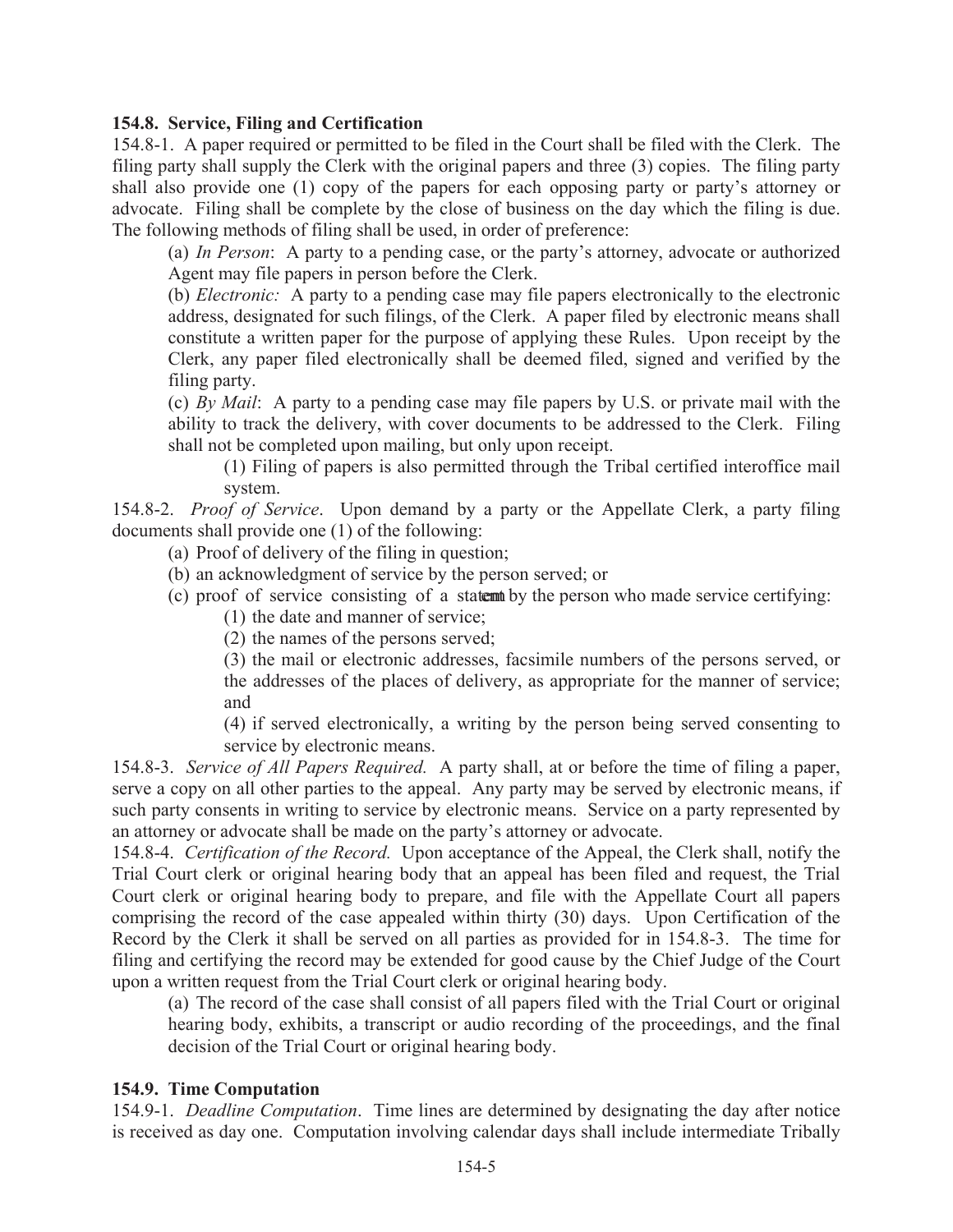observed holidays and weekend days, provided that if the last day of the period falls on a Saturday, Sunday or Tribally observed holiday, then the next business day shall be the due date. Computation involving business days shall not include intermediate weekend days or Tribally observed holidays. All papers due to be filed with the Clerk are due prior to the close of business on the last day of the time period.

(a) If notice is mailed, then three (3) days shall be added to the time line in order to determine the due date.

154.9-2. Extension of Time. For good cause, the Court may extend the time prescribed by these Rules or by its order to perform any act, or may permit an act to be done after that time expires. But the Court shall not extend the time to file:

(a) a notice of appeal; or

(b) a petition for permission to appeal.

154.9-3. Time to Complete. Unless time is extended by the Court with the knowledge of the parties, the time from the filing of the Notice of Appeal to the completion and entry of the final written decision shall not exceed one hundred and eighty (180) days.

#### **154.10. Motions**

154.10-1. Application for Relief. An application for an order or other relief in a docketed case shall be made by motion unless these Rules prescribe another form. A motion shall be in writing unless the Court permits otherwise. The moving party shall file all motions with the Clerk and serve opposing parties as provided in 154.8.

154.10-2. Contents of a Motion. A motion shall state with particularity the grounds for the motion, the relief sought, and the legal argument necessary to support it.

(a) Any affidavit or other paper necessary to support a motion shall be served and filed with the motion. An affidavit shall contain only factual information, not legal argument. A motion seeking substantive relief shall include a copy of the Trial Court's or original hearing body's opinion as a separate exhibit.

154.10-3. Response to a Motion. Any party may file a response to a motion, in accordance with 154.11-2. The response shall be filed within ten (10) days after service of the motion unless the Court shortens or extends the time.

154.10-4. *Motion for a Procedural Order*. The Court may act on a motion for a procedural order at any time without awaiting a response. A party adversely affected by the Court's action may file a motion to reconsider, vacate, or modify that action within five (5) days of receipt of notice of the decision.

154.10-5. Motion for Voluntary Dismissal. An appellant may dismiss an appeal by filing a motion to dismiss. If not yet docketed in the Court, then the motion shall be filed in the Trial Court or original hearing body. The dismissal of an appeal shall not affect the status of a crossappeal or the right of a respondent to file a cross appeal.

154.10-6. Form. Motions shall be typed, legible and include the case caption. Every motion shall:

(a) Contain a caption heading, the name Judiciary- Court of Appeals, the title of the action, the docket number (if known) and a designation as to the purpose or type of motion

(b) Contain the names of all parties to the action.

(c) Be organized in sections containing a clear designation, which shall include, but is not limited to:

(1) The facts, events or occurrences which make a specific motion for relief necessary;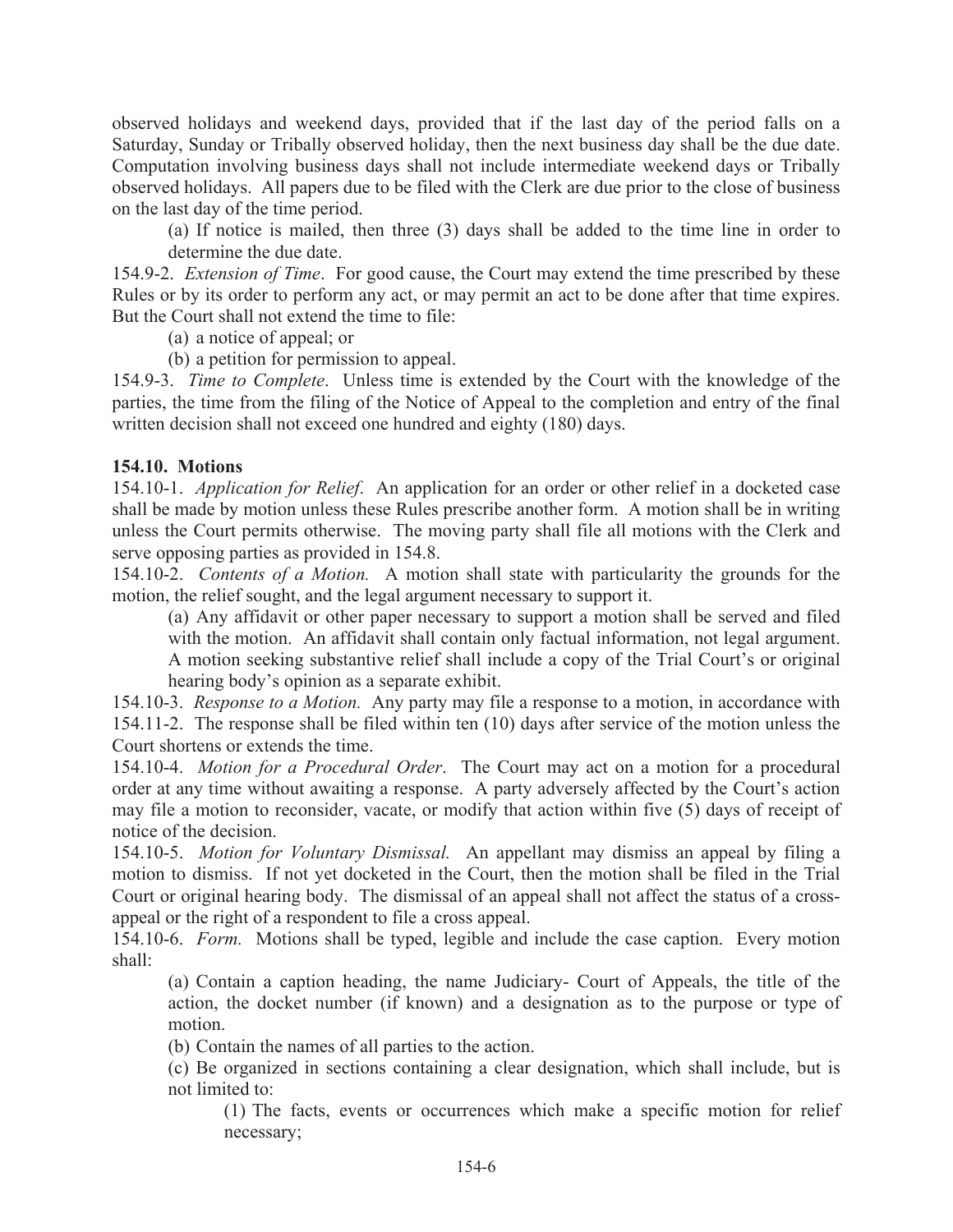- (2) The specific relief request by the moving party;
- (3) The applicable law or laws to the motion at hand, including citations; and
- (4) The legal reasons the relief should be granted.

(d) Be on  $8\frac{1}{2}$  by 11 inch paper. The text shall be double-spaced, but quotations more than two (2) lines may be indented and single-spaced. Headings and footings may be single-spaced. Margins must be at least one (1) inch on all four (4) sides. Page numbers may be placed in the margins, but no other text shall appear there.

(e) Be typed in a plain, roman style, although italics or boldface may be used for emphasis. Case names shall be italicized or underlined.

(f) Not exceed twenty (20) pages, unless the Court permits or directs otherwise.

#### 154.11. Briefs

154.11-1. *Briefs Generally*. Briefs shall be used by the Court to aid the Court in its consideration of the issues presented.

(a) Form. The brief shall be 1.5 line spaced, typed, 1 inch margins, and on 8.5 x 11 inch paper, and shall be signed by the party or the party's attorney or advocate, if represented. The front cover of a brief shall contain:

(1) the number of the case centered at the top;

(2) the name of the court;

(3) the title of the case;

(4) the nature of the proceeding (e.g., Appeal, Petition for Review) and the name of the court below;

(5) the title of the brief, identifying the party or parties for whom the brief is filed; and

(6) the name, office address, and telephone number of the attorney or advocate representing the party for whom the brief is filed, if represented.

(b) Length. The brief shall be no more than twenty  $(20)$  pages, one  $(1)$  sided, in length, not including any addendums, appendices, attachments, or the tables of contents and authorities.

(c) Filing. When a party is represented by an attorney or advocate, only the attorney or advocate shall file briefs and pleadings. The individual shall not file on his or her own unless he or she is pro se. Three (3) copies of each brief shall be filed with the Clerk and one (1) copy to all parties to the appeal.

(d) Time to Serve and File a Brief. The Appellant shall serve on the Respondent and file with the Clerk a brief within twenty (20) days after acceptance of the Certification of the Record. The Respondent's brief shall be filed with the Clerk within twenty (20) days of receipt of the Appellant's brief. A reply brief, if necessary, shall be filed within fourteen (14) days of receipt of Respondent's brief. The Court may, on its own, order different time lines for any party's time to file a brief.

(e) Consequence of Failure to File. If an Appellant fails to file a brief within the time provided by this Rule, or within an extended time, a Respondent may move to dismiss the appeal. A Respondent who fails to file a brief shall not be heard at oral argument unless the Court grants permission.

154.11-2. Appellant's Brief. The Appellant's brief shall contain, under appropriate headings and in the order indicated:

(a) Content:

(1) a table of contents, with page references;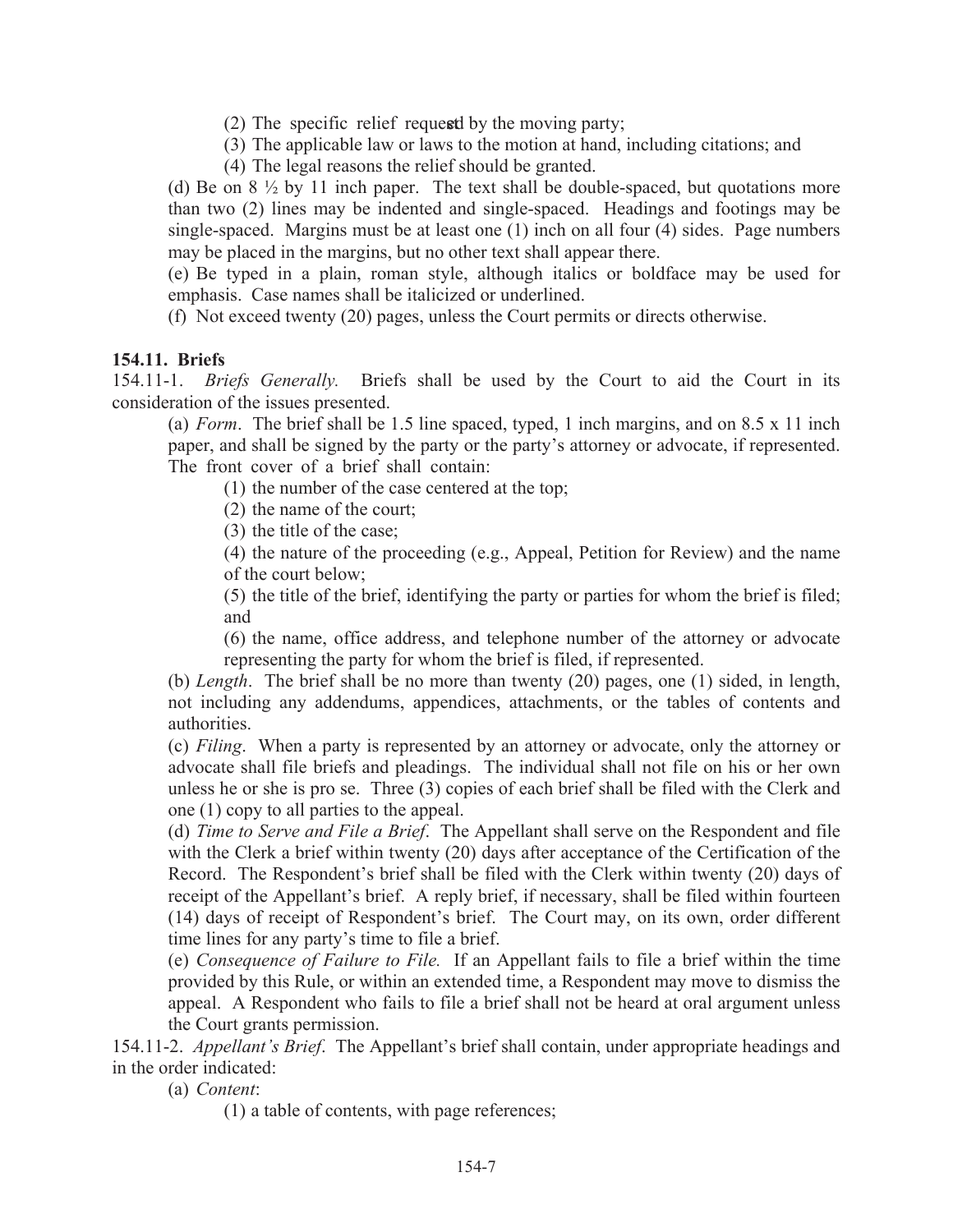(2) a table of authorities-cases (alphabetically arranged), statutes, and other authorities-with references to the pages of the brief where they are cited;

(3) a jurisdictional statement, including:

(A) the basis for the Trial Court's or original hearing body's subject-matter jurisdiction;

(B) the basis for the Court of Appeals' jurisdiction;

(C) the filing dates establishing the timeliness of the appeal; and

(D) an assertion that the appeal is from a final order or judgment that disposes of all parties' claims, or information establishing the Court of Appeals' jurisdiction on some other basis.

(4) a statement of the issues presented for review;

(5) a statement of the case briefly indicating the nature of the case, the course of proceedings, and the disposition below;

(6) a statement of facts relevant to the issues submitted for review with appropriate references to the record;

(7) a summary of the argument, which shall contain a succinct, clear, and accurate statement of the arguments made in the body of the brief, and which shall not merely repeat the argument headings;

(8) the argument, which shall contain:

(A) Appellant's contentions and the reasons for them, with citations to the authorities and parts of the record on which the Appellant relies; and

(B) for each issue, a concise statement of the applicable standard of review (which may appear in the discussion of the issue or under a separate heading placed before the discussion of the issues);

(9) a short conclusion stating the precise relief sought;

 $(10)$  a short appendix to include:

(A) relevant docket entries in the Trial Court or original hearing body;

(B) limited portions of the record essential to an understanding of the issues raised;

(C) the judgment, order, or decision in question; and

(D) other parts of the record to which the parties wish to direct the Court's attention; and

 $(11)$  where the record is required by law to be confidential, reference to individuals shall be by initials rather than by names.

154.11-3. Respondent's Brief. The Respondent's brief shall conform to the same requirements as  $154.11 - 2$  (Appellant's Brief).

(a) The Respondent's brief shall address each issue and argument presented by the Appellant's brief.

(b) The Respondent's brief may present additional issues, with the Respondent's positions and arguments on such issues.

154.11-4. *Reply Brief.* The Appellant may file a brief in reply to the Respondent's brief. Unless the Court permits, no further briefs may be filed. A reply brief shall conform to the requirements of 154.11-3 (Respondent's Brief), except that a reply brief shall be no more than fifteen (15) pages, one (1) sided, in length.

154.11-5. Amicus Curiae Brief. A person who is not a party to a case but has some interest in the outcome of the case may, upon timely motion and with permission of the Court, submit an amicus curiae brief in support of a party to the action. The Court may, on its own motion, request amicus participation from appropriate individuals or organizations.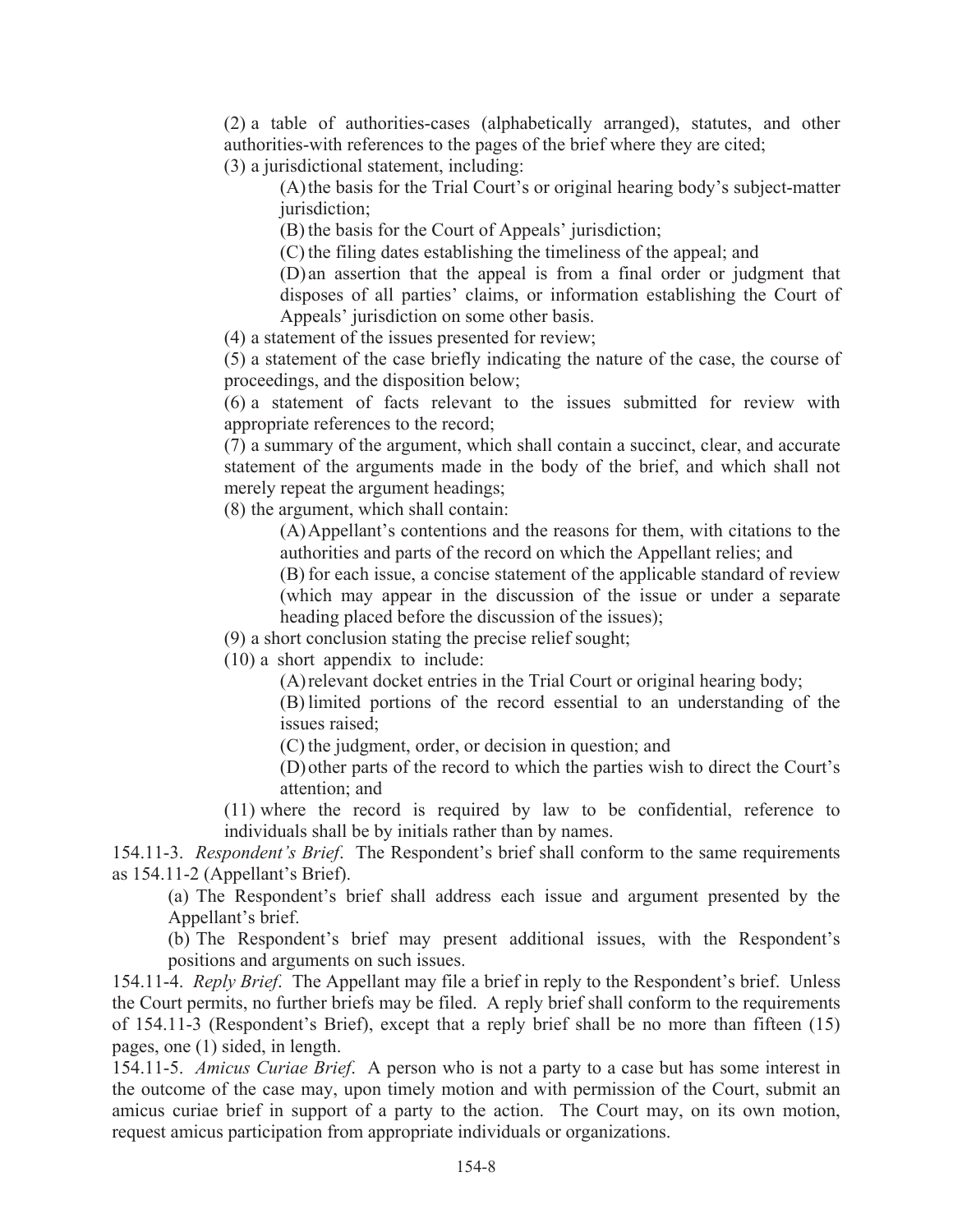(a) Amicus curiae briefs shall conform to the requirements of 154.11-2 (Appellant's Brief), except as provided in the following:

(1) Amicus curiae shall file his or her brief no later than seven (7) days after the brief of the party being supported is filed. Amicus curiae that do not support either party shall file his or her brief no later than seven (7) days after the Appellant's or Respondent's brief is filed. The Court may grant leave for later filing, specifying the time within which an opposing party shall answer.

154.11-6. Briefs in a Case Involving Multiple Appellants or Respondent. In a case involving more than one (1) Appellant or Respondent, including consolidated cases, any number of Appellants or Respondents may join in a brief, and any party may adopt, by reference, a part of another's brief. Parties may also join in reply briefs.

# 154.12. Oral Argument

154.12-1. Oral Arguments. The Court may order oral argument when issues of fact or law remain unclear and/or the positions of the parties on an issue are unclear or otherwise not fully developed. The Court shall direct that an appeal be submitted on briefs only, if:

- (a) The appeal is frivolous;
- (b) The dispositive issue or issues have been authoritatively decided; or
- (c) The facts and legal arguments are adequately presented in the briefs and record, and
- the decisional process would not be significantly aided by oral argument.

154.12-2. Notice. The Clerk shall provide notice, of at least ten (10) business days, to all parties when oral arguments are scheduled. The notice shall list the location of the oral argument and the time allowed for each side. The Court shall determine the amount of time for oral arguments. A motion to postpone the argument or to extend the argument timeframe shall be filed at least five (5) business days before the hearing date.

154.12-3. Citation of Authorities at Oral Argument. Unless permitted by the Court, parties may not cite or discuss a case at an oral argument unless the case has been cited in one (1) of the briefs.

# 154.13. Entry and Form of Judgment

154.13-1. *Entry*. A judgment is entered when it is noted on the docket. The Clerk shall prepare, sign, and enter the judgment after receiving the Court's opinion.

- (a) The decision and opinion of the of the by a majority vote.
- (b) The Court may:

(1) Reverse, affirm, or modify the judgment or order as to any or all parties;

(2) Remand the matter to the Trial Court or original hearing body and order a new trial on any or all issues presented; the order remanding a case shall contain specific instructions for the Trial Court or original hearing body;

(3) If the appeal is from a part of a judgment or order, the Court may reverse, affirm or modify as to the part which is appealed;

(4) Direct the entry of an appropriate judgment or order; or

(5) Require such other action or further proceeding as may be appropriate to each individual action.

(c) On the date when judgment is entered, the Clerk shall serve all parties with a copy of the decision and opinion as entered.

154.13-2. Form. All decisions of the Court shall be in writing and accompanied by an opinion stating the legal issues and the basis for the decision. Decisions of the Court shall be issued no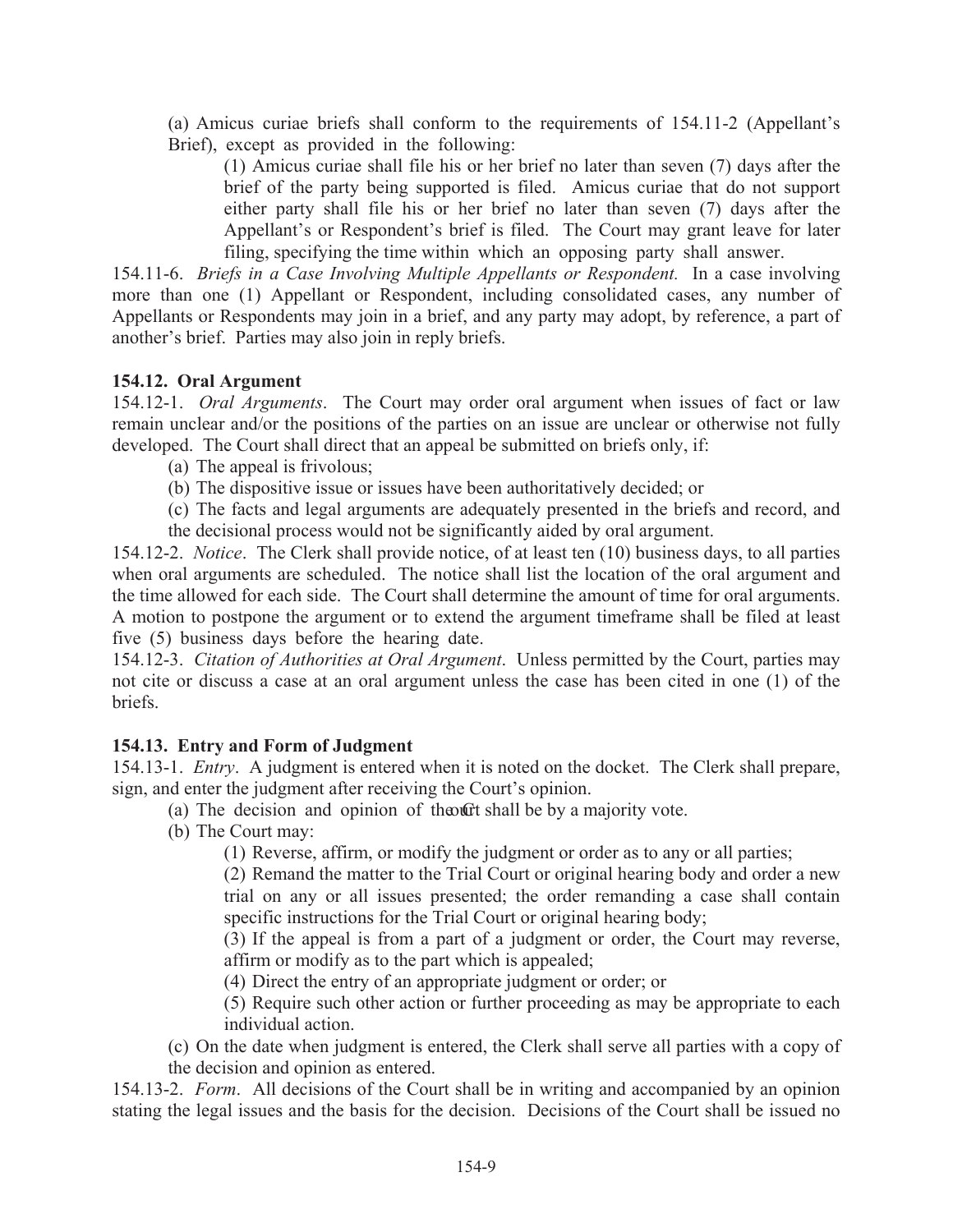later than sixty  $(60)$  days after the conclusion of oral argument or after the expiration of time to file a *Reply Brief* or *Response Brief* if no oral argument is held.

(a) The time for issuing a decision and opinion may be extended provided all parties are notified of the extension in writing. The notice of extension shall include the cause for and length of such extension.

#### 154.14. Interest of Judgments

154.14-1. Unless the law provides otherwise, if a money judgment in a civil case is affirmed, whatever interest is allowed by law is payable from the date when the Trial Court's or original hearing body's judgment was entered. If the Court modifies or reverses a judgment with a direction that a money judgment be entered in the Trial Court or by the original hearing body, the mandate shall contain instructions about the allowance of interest.

#### 154.15. Penalties

154.15-1. *Frivolous Appeals*. If an appeal or cross-appeal is found by the Court to be frivolous, the Court may award to the successful party costs and attorney's or advocate's fees.

(a) Costs may be assessed against the Appellant or cross-Appellant, the (cross)-Appellant's attorney or advocate, or both the (cross)-Appellant and his/her attorney or advocate jointly.

(1) Court costs shall be based on actual cost or defined by the Court.

(b) A finding of a frivolous appeal or cross-appeal shall be made if one (1) or more of the following elements are found by the Court:

(1) The appeal or cross appeal was filed, used, or continued in bad faith, solely for purposes of delay, harassment or injuring the opposing party; or

(2) The party or party's attorney or advocate knew, or should have known, that the appeal or cross-appeal was without any reasonable basis in law or equity and could not be supported by a good faith argument for an extension, modification or reversal of existing law.

154.15-2. Delay. If the Court finds that an appeal or cross-appeal was taken for the purpose of delay, it may award one  $(1)$  or more of the following to the opposing party:

(a) Double costs;

(b) A penalty of additional interest not exceeding ten percent (106) on the award amount affirmed:

(c) Damages caused by the delay; and/or

(d) Attorney's or advocate's fees.

154.15-3. Non-Compliance with Rules. Failure of a party to comply with a requirement of these Rules or an order of the Court, does not affect the jurisdiction of the Court over the appeal but may be grounds for one (1) or more of the following:

(a) Dismissal of the appeal;

- (b) Summary reversal of the Trial Court or original hearing body;
- (c) Striking of a paper, document or memorandum submitted by a party;
- (d) Imposition of a penalty or costs on a party or party's attorney or advocate; and/or
- (e) Other action as the Court considers appropriate.

#### 154.16. Substitution of Parties

154.16-1. Death of a Party. Death of a party does not automatically end a party's right to appeal.